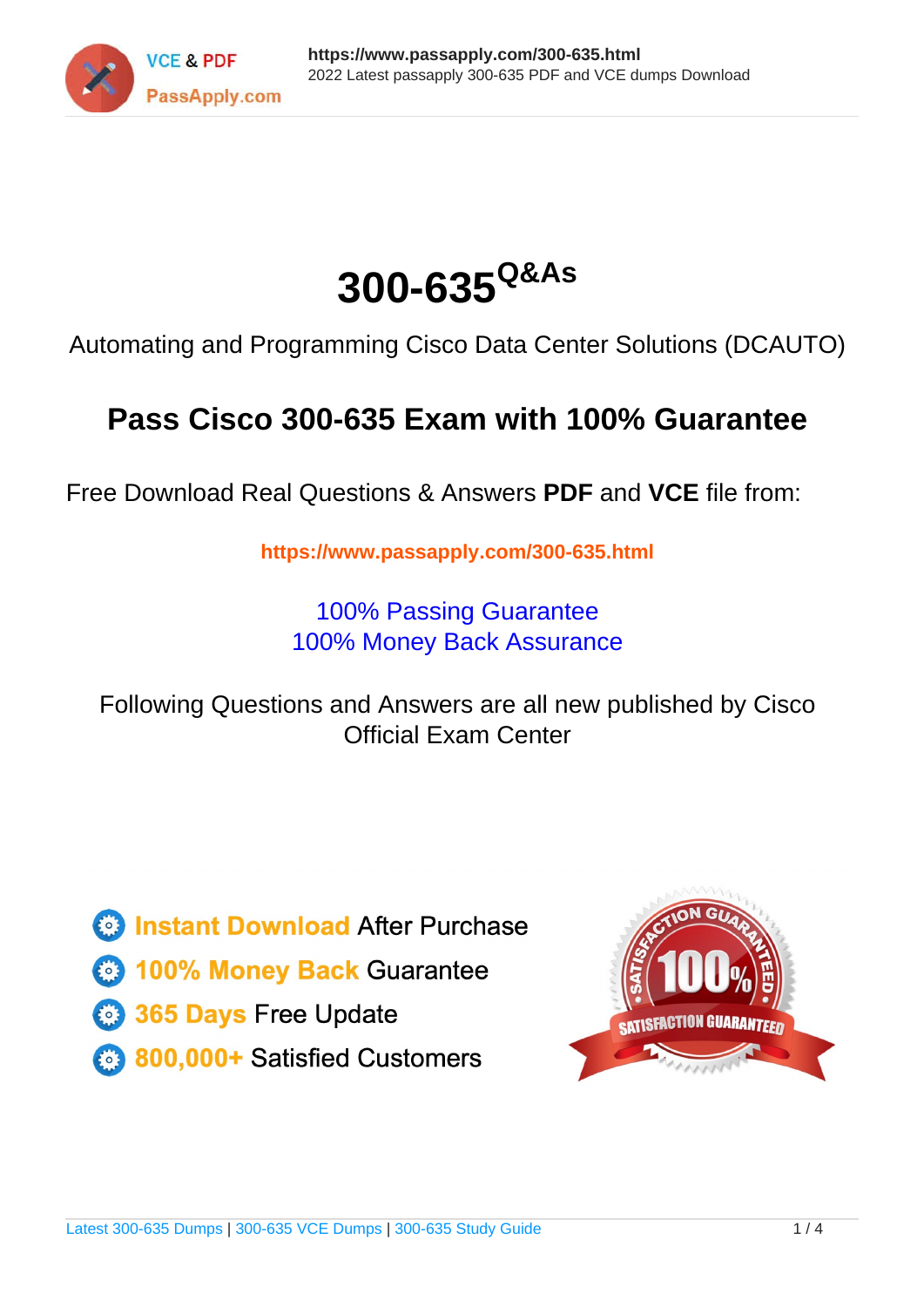

### **QUESTION 1**

Refer to the exhibit.

https://APIC IP/api/class/11PhysIf.xml?query-target-filter=eq(11PhysIf.speed,"10G")

Which two statements are true about this API GET request to the ACI APIC? (Choose two.)

- A. The API call creates a new 10G interface in the APIC.
- B. The API call reads information from a managed object.
- C. The API response is encoded in JSON.
- D. The API call reads information from an object class.
- E. The API response is encoded in XML.
- Correct Answer: CE

https://aci-prog-lab.ciscolive.com/lab/pod9/api/api\_tree

### **QUESTION 2**

Which option must be configured to allow SNMP communications and traffic?

- A. an out of-band bridge domain
- B. an out-of-band contract
- C. an out-of-band policy
- D. an out-of-band management interface
- Correct Answer: B

### **QUESTION 3**

Which action allows Docker daemon persistence during switchover on the Cisco Nexus 9500 Series Switches running Cisco NX-OS?

- A. Change the Docker configuration to include the live restore option.
- B. Copy the dockerpart file manually to the standby supervisor after performing the switchover.
- C. Copy the dockerpart file manually to the standby supervisor before performing the switchover.
- D. The system takes automatic action.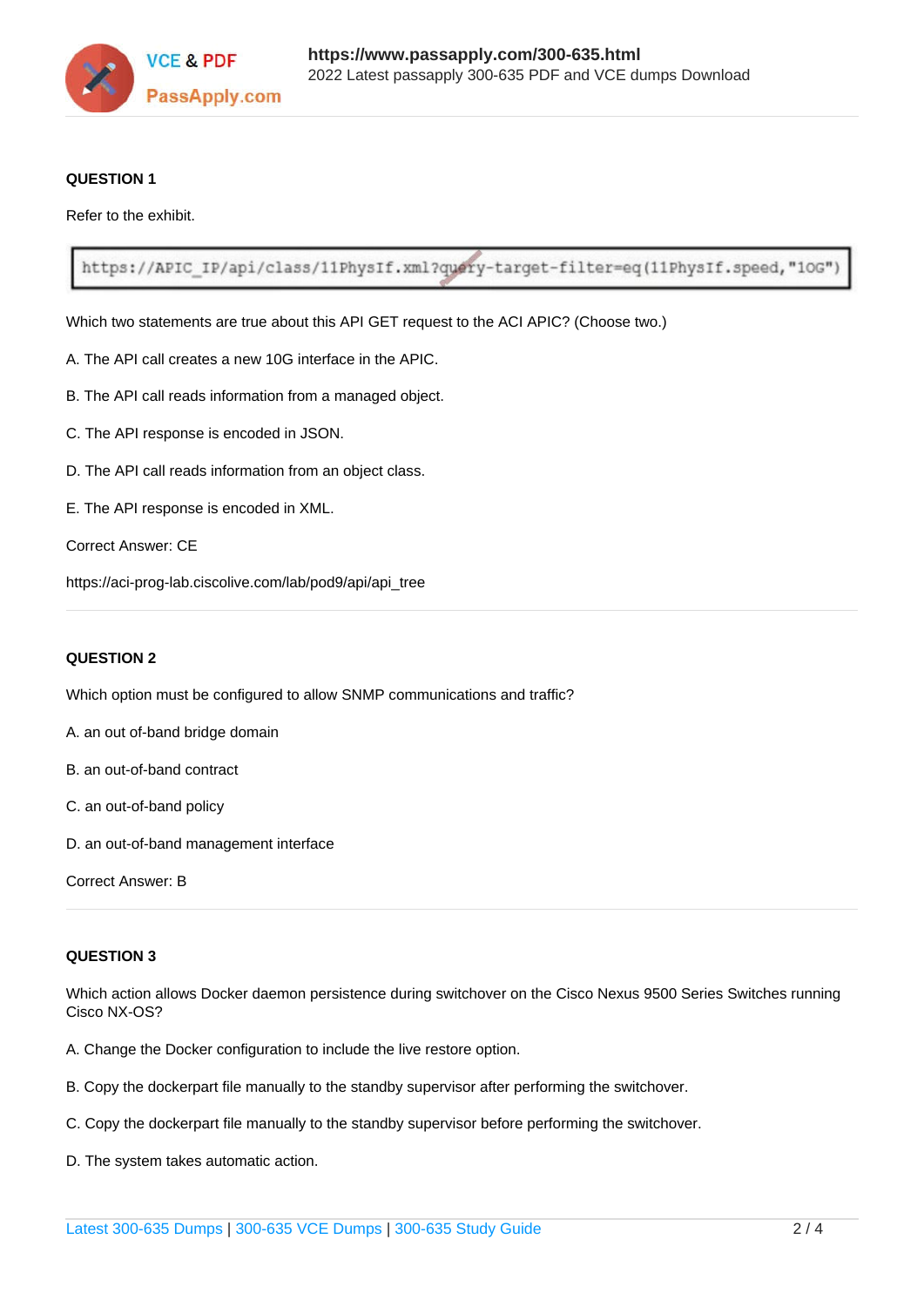

### Correct Answer: A

### Reference:

https://docs.docker.com/config/containers/liverestore/#:~:text=Starting%20with%20Docker%20Engine%201.12,%2C%2 0planned%20outages%2C% 20or%20upgrades.

### **QUESTION 4**

A server profile with the string "WEST15" in its name must have the string "WEST15" changed to "LXT14". For example, server profile "VMHOST-WEST15-01" would need to be changed to "VMHOST-LXT14-01".

Using the Cisco Intersight REST API in a Python script, which two GET API requests are used to retrieve just the server profile with the string "WEST15" in the name and the correct body for the API request to update the name? Assume the variable "sp\_name" contains the name of the retrieved server profile. (Choose two.)

A. GET https://intersight.com/api/v1/server/Profiles?\$select=Nameand\$filter=contains(Name, \\'WEST15\\')

- B. GET https://intersight.com/api/v1/server/Profiles?\$select=Nameand\$filter=Name in(\\'WEST15\\')
- C. BODY =  $\{$  "Name": sp\_name.format(\\'WEST15\\', \\'LXT14\\') }
- D. GET https://intersight.com/api/v1/server/Profiles?\$select=Nameand\$filter=startswith(Name, \\'WEST15\\')
- E. BODY = { "Name": sp\_name.replace(\\'WEST15\\',\\'LXT14\\') }

Correct Answer: BE

Reference: https://developer.cisco.com/codeexchange/github/repo/CiscoUcs/intersight-python/ https://intersight.com/apidocs/introduction/query/#referencing-properties-by-name

### **QUESTION 5**

Which two benefits of using network configuration tools such as Ansible and Puppet to automate data center platforms are valid? (Choose two.)

- A. consistency of systems configuration
- B. automation of repetitive tasks
- C. ability to create device and interface groups
- D. ability to add VLANs and routes per device
- E. removal of network protocols such as Spanning Tree

Correct Answer: AB

[Latest 300-635 Dumps](https://www.passapply.com/300-635.html) [300-635 VCE Dumps](https://www.passapply.com/300-635.html) [300-635 Study Guide](https://www.passapply.com/300-635.html)